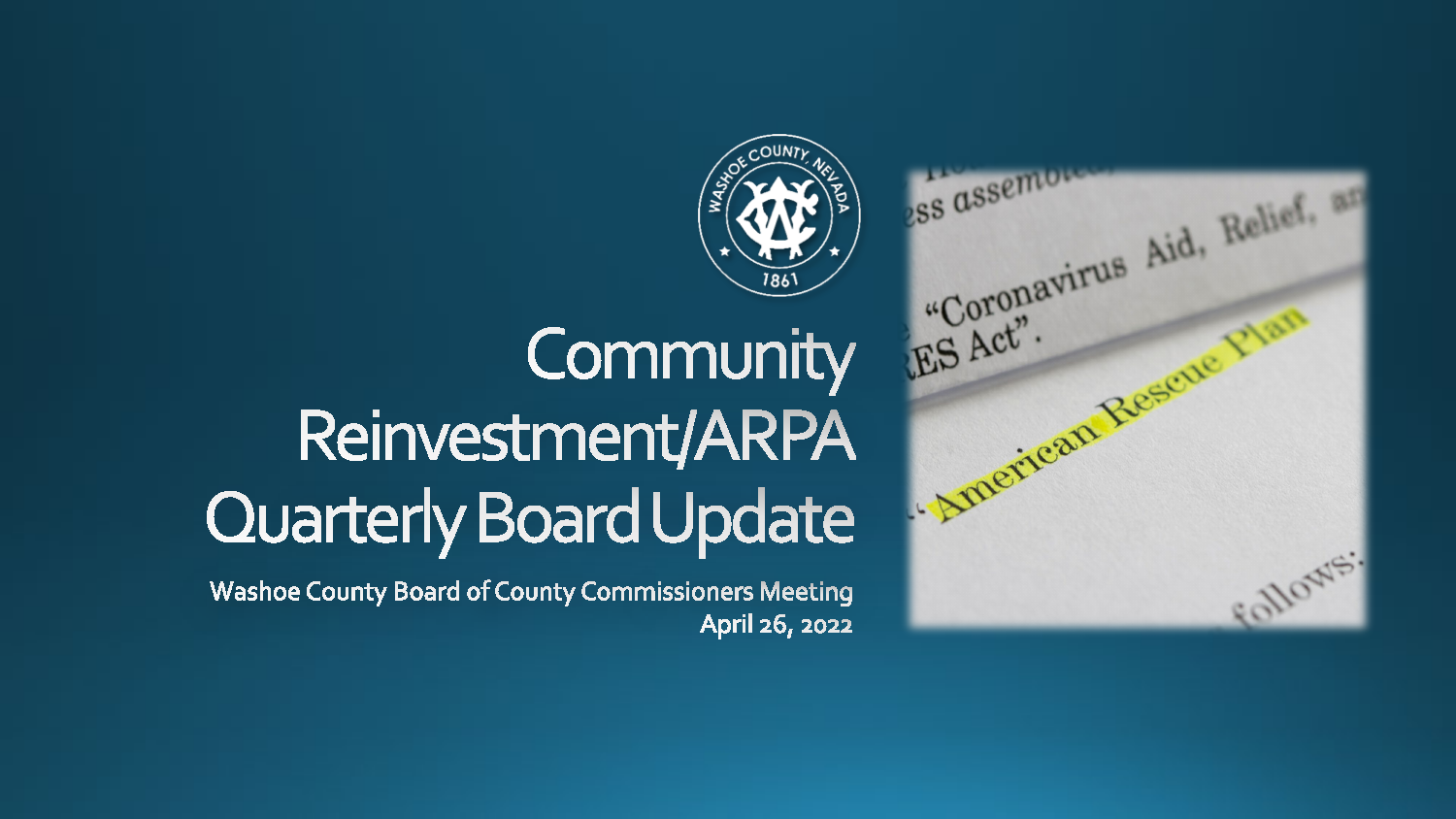# What is Community Reinvestment?

Born from Federal rescue funds, the Community Reinvestment program is designed to build a resilient Washoe County by connecting Federal, State, and Local grant funds to areas of need.

- ARPA-SLFRF (\$91M)
- Federal Infrastructure Funding (via State of Nevada)
- Build Back Better Funds (pending congressional approval)
- Federal Grant Opportunities / New Grant Applications
- · Federal Appropriations (\$14M FY 2022)
- Community Development Block Grant (CDBG)
- Community Support Grants
- · Public Art / Other Projects

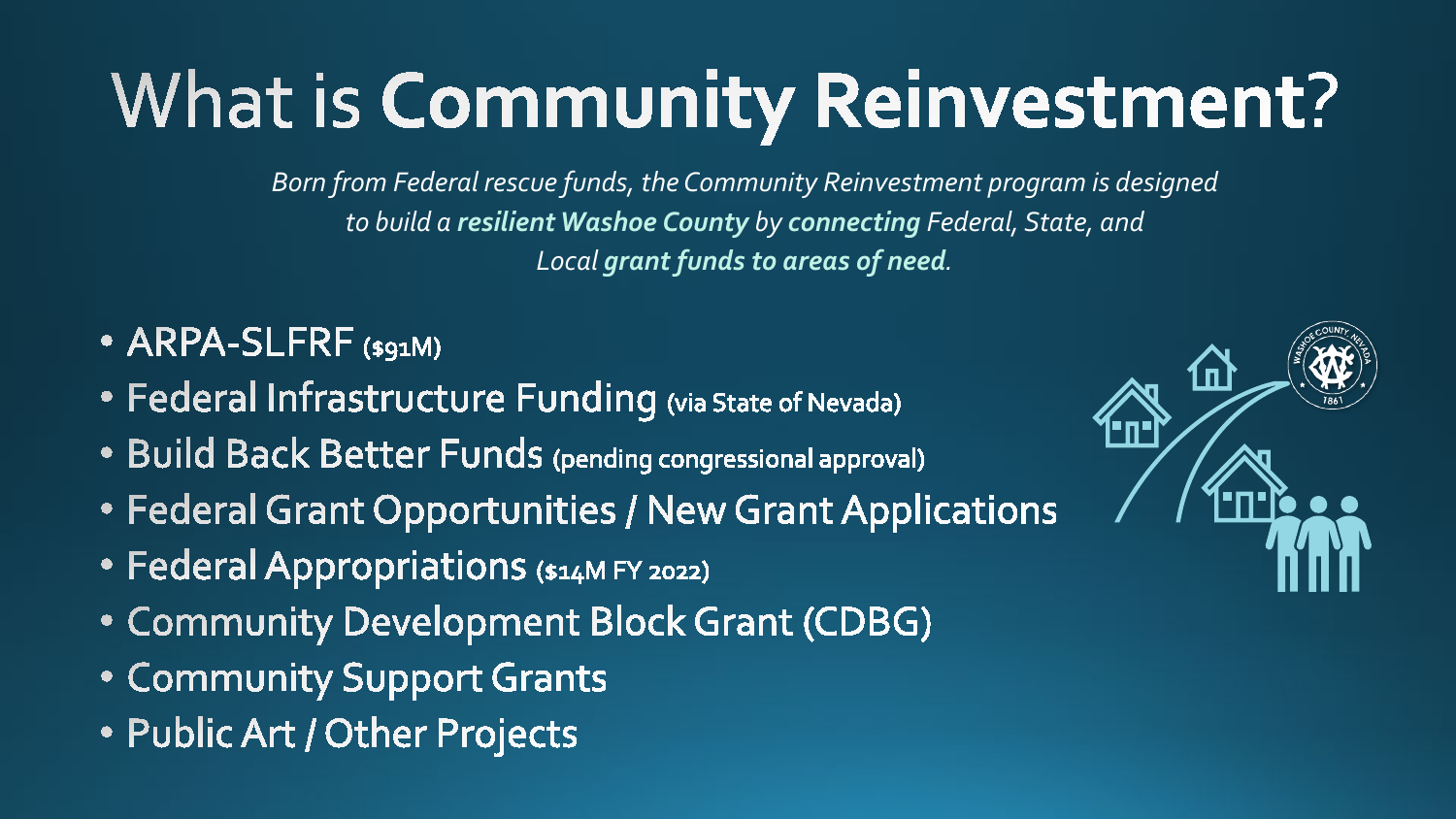### **Washoe County ARPA Projects**

### Mapproved Project Funds to date **\$46,710,292 (51%)**

# $\boxtimes$  Total Award **\$91,587,038**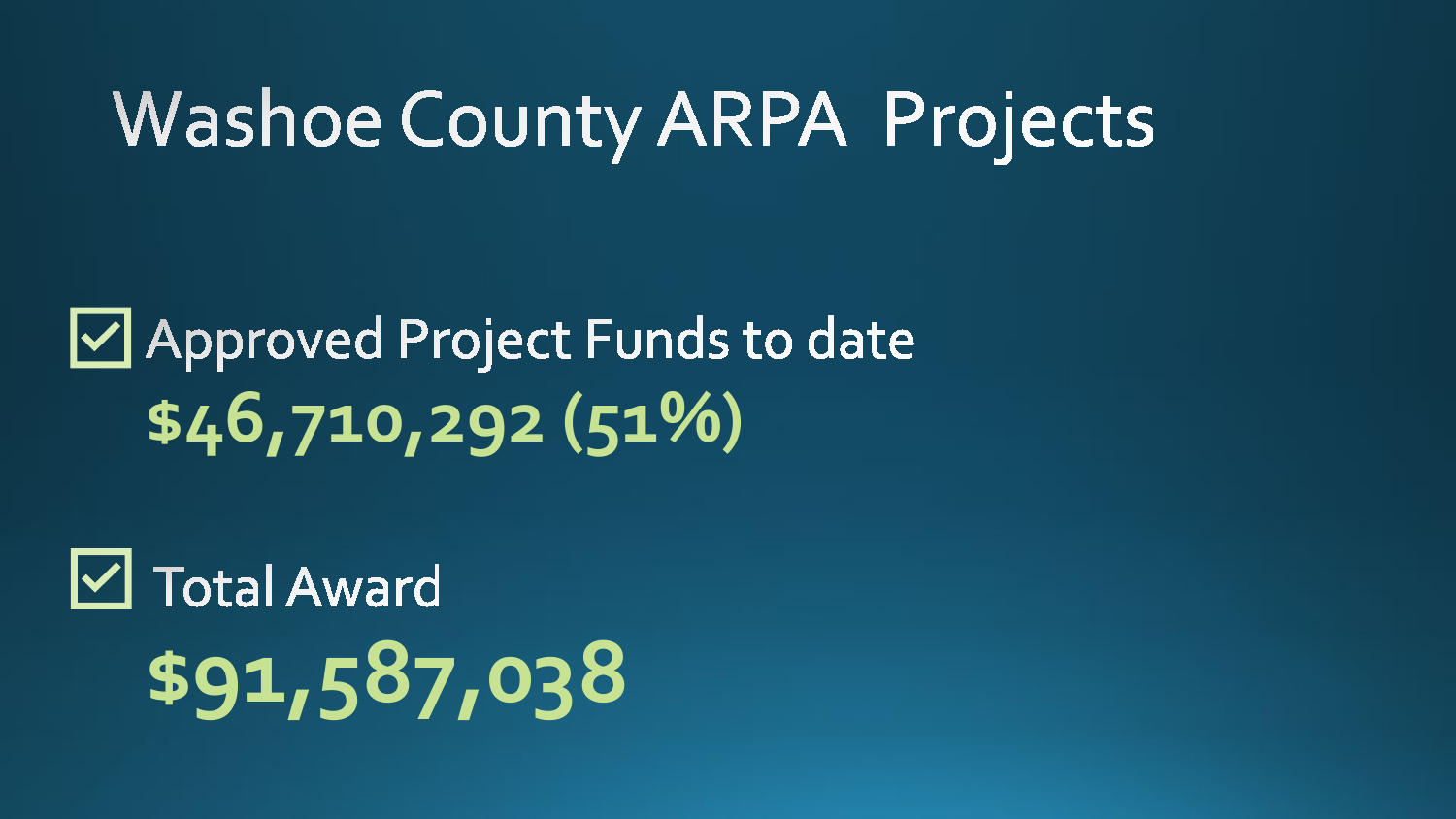## **WASHOE ARPA Status Update**









Implementation of Projects



Second Tranche of Funding on or about May 19, 2022



New Staff Amber Bunkowski, Fiscal Compliance Officer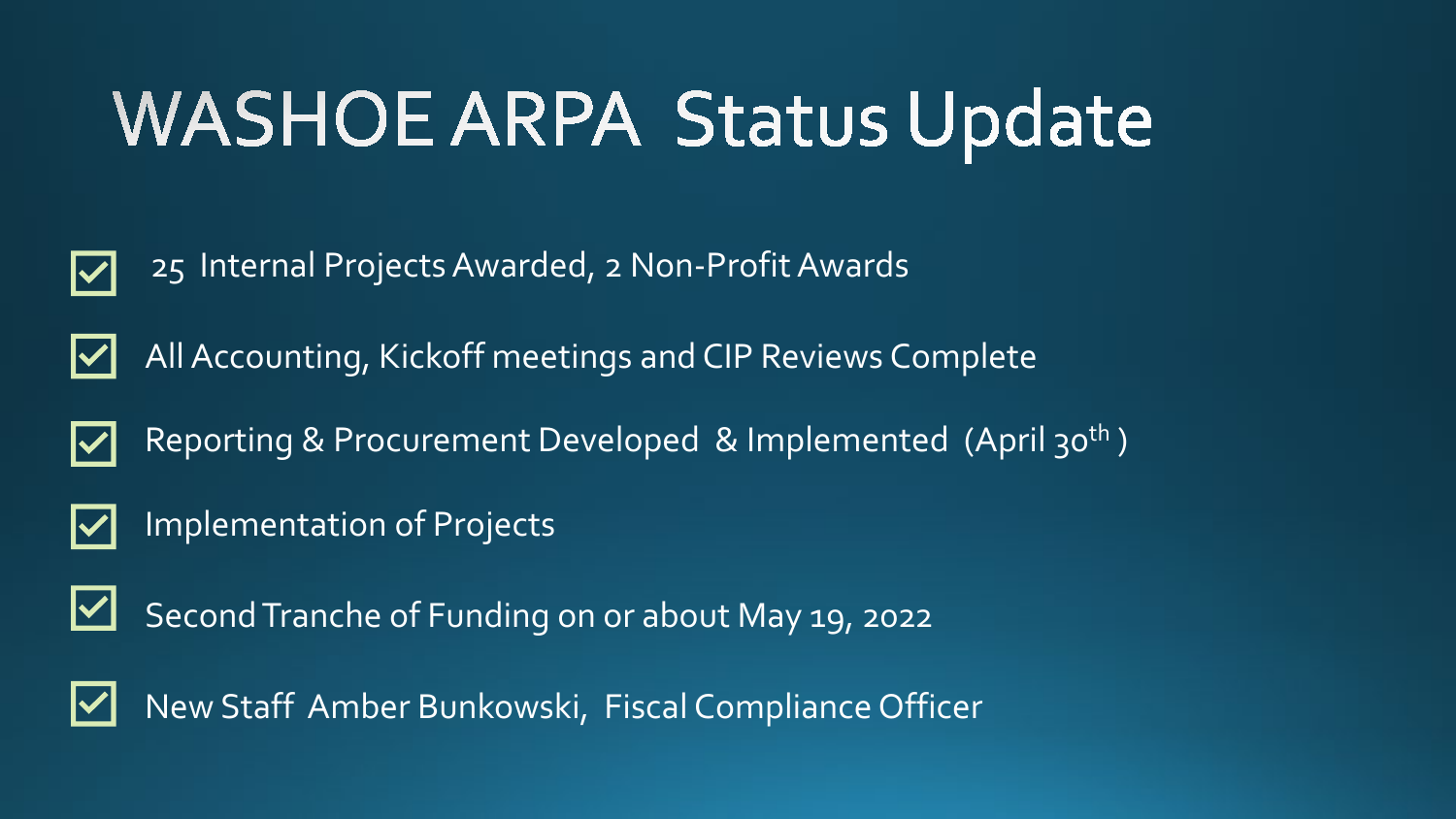# **Project Summary Data**

### • Implementation Status



### • Projects by Category

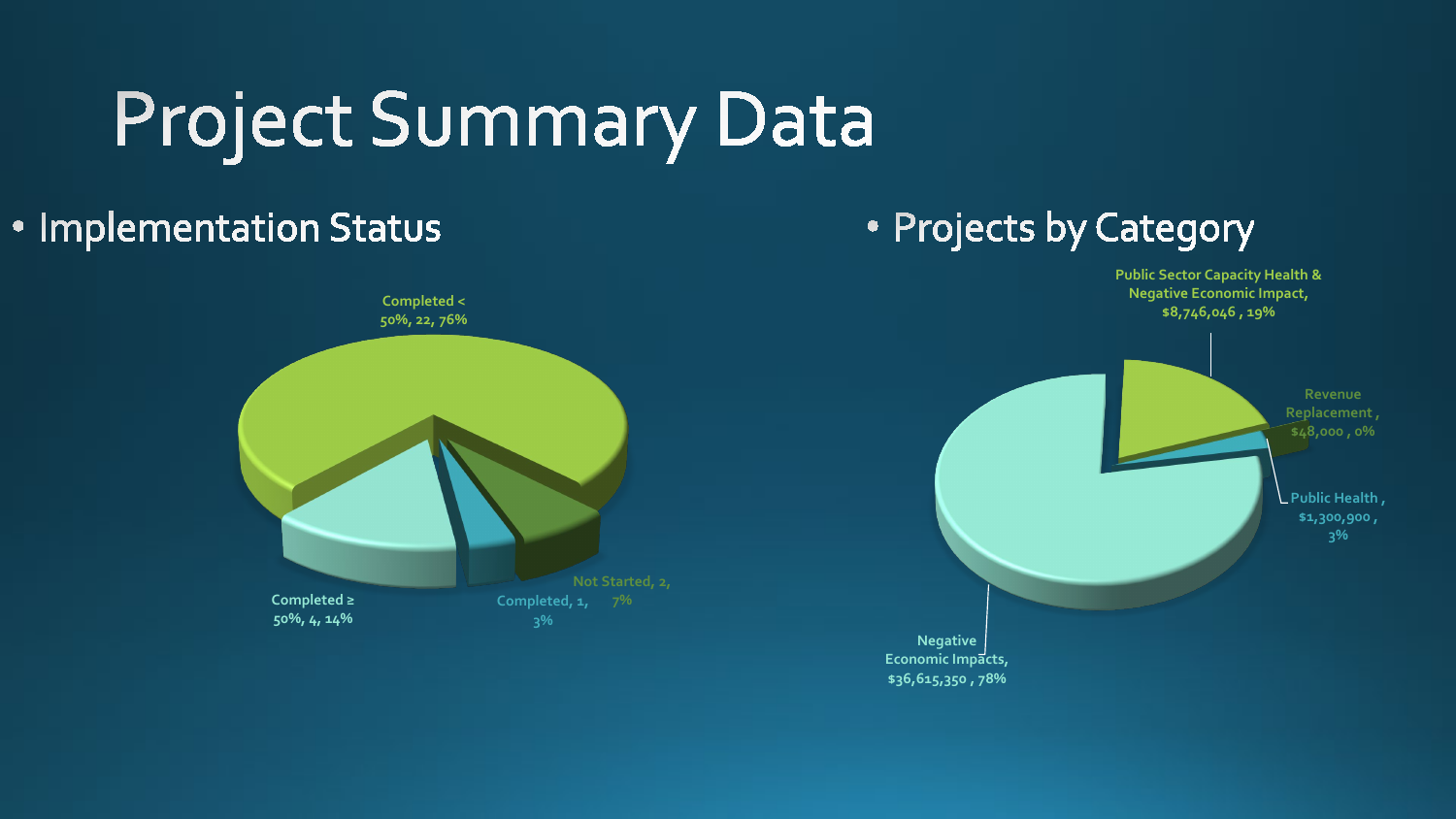#### **PUBLIC HEALTH**

COVID Mitigation & Prevention

Community Violence Intervention

Behavioral Health

**NEGATIVE ECONOMIC IMPACT**

Assistance to Households

Food Programs

Rental Assistance

Child Care

Services to Unhoused Persons

NEW Community Grant Program

**Proposed Eligibility Categories**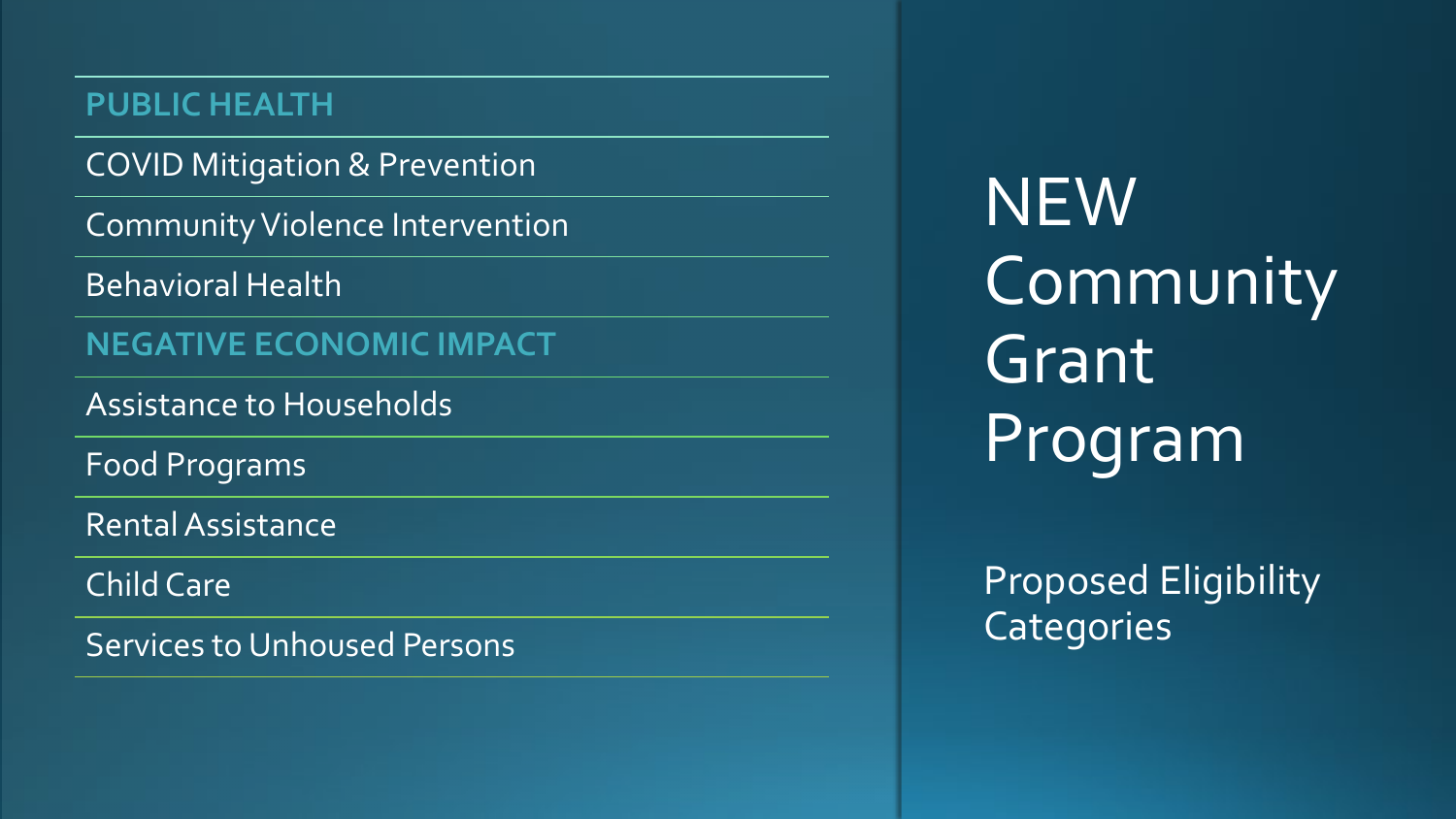Community Grant Program

Proposed Program Management &Allocation

\$4M initial allocation

Small Grants up to \$50,000

**Standard Grants** \$50,001 -\$1,000,000

Collaboration with Reno & Sparks?

Electronic Grant Application, Evaluation, and Management (BCC will approve all grants)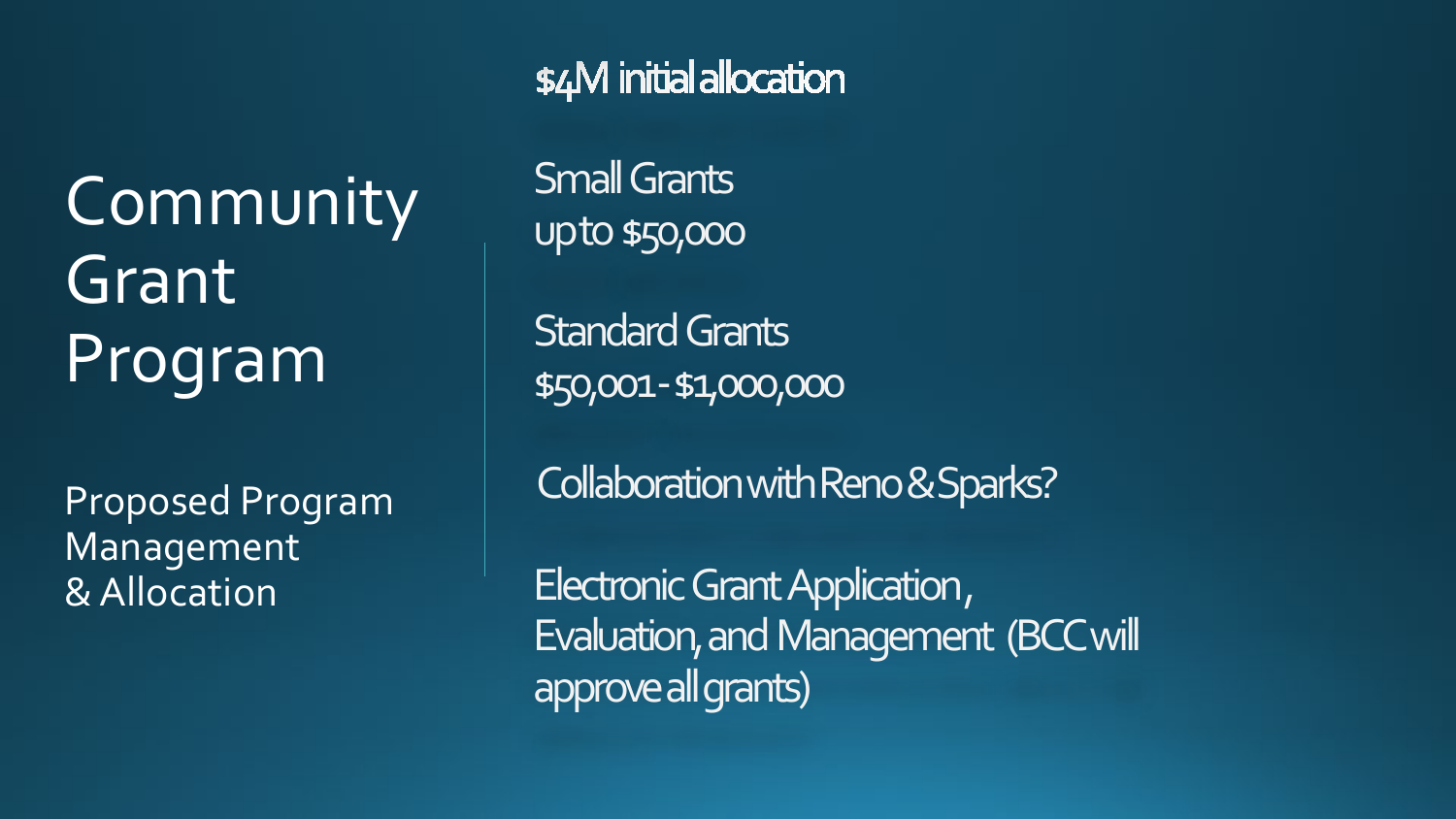## Community Grants Timeline

#### **May**

Develop public outreach, application process & procedures.

#### **July**

Grant Close July 15, 2022 Application Review & Evaluation

#### **October**

October 1, 2022 Community Subgrants Start

Grant Open -June 1, 2022 Outreach & Technical Assistance to Non-Profits

**June**

Grant Selection/Recommendations, Subrecipient Assessments & Subgrant Agreements

BCC Approval of Subrecipient Awards September 26, 2022

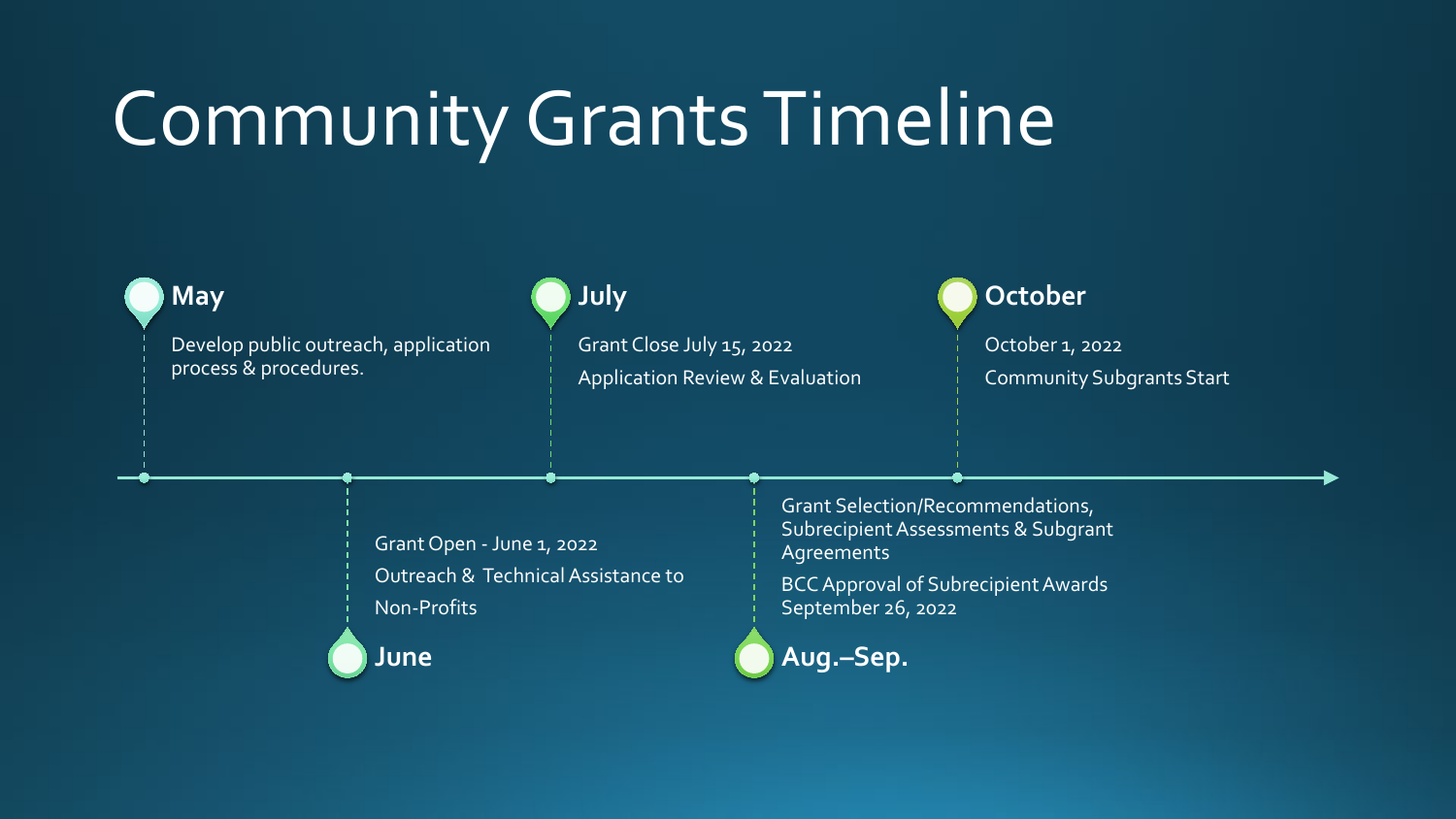### Upcoming Priorities ARPA

Washoe County **Community Grant** Process

Public **Data Dashboard** to Track Projects & Spending

**Round 2**– Identify needs, priorities, potential resources *(begin departmental meetings post-budget)*